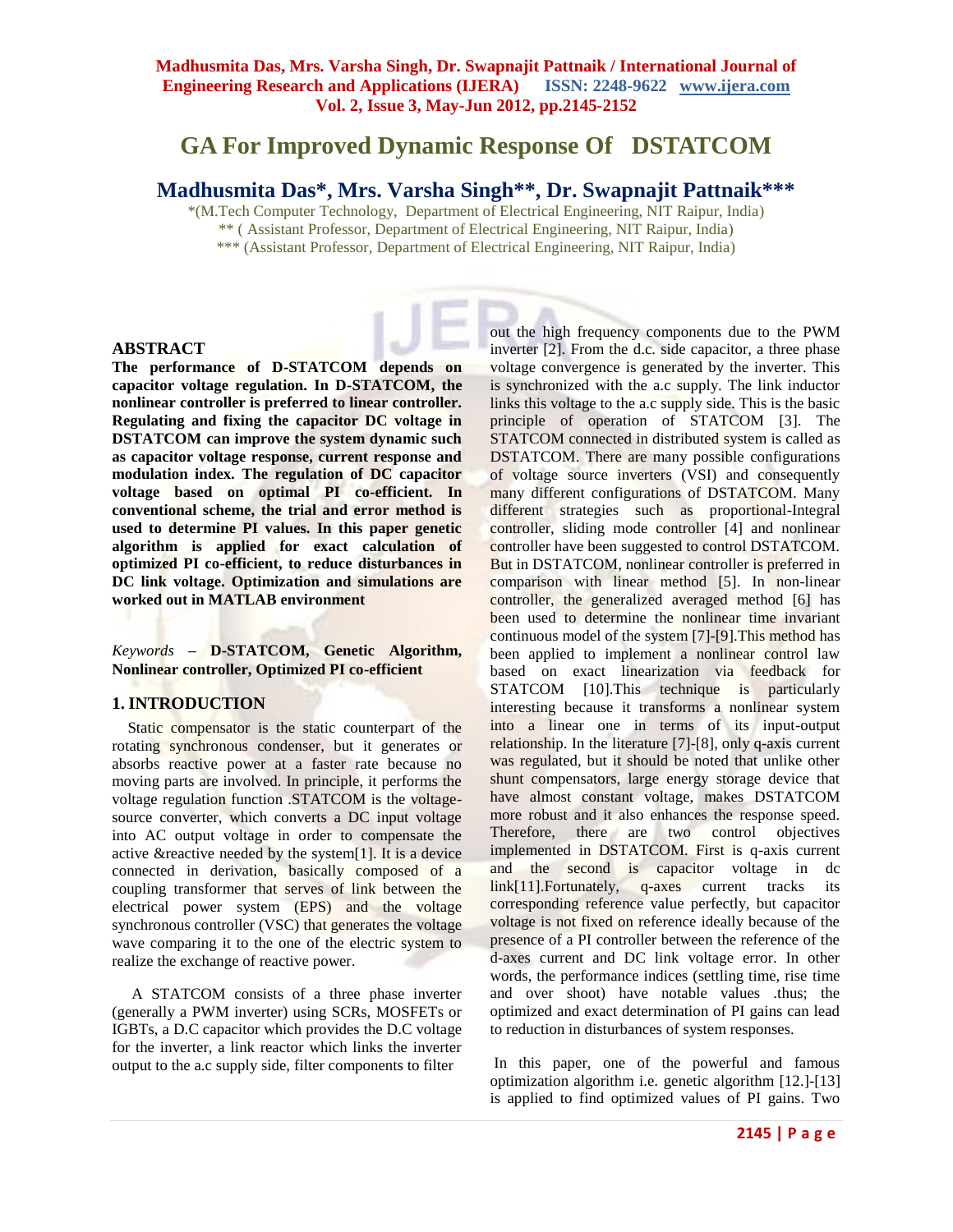objective functions are defined. The new PI coefficients, calculated in these ways, are implemented in controller to demonstrate the improvement of convergence speed, reduction error, the overshoot in capacitor voltage and other circuit parameters. The results are compared with trial and error method.

#### **2. CONFIGURATION OF DSTATCOM**

 A DSTATCOM consists of a three-phase voltage source inverter shunt-connected to the distribution network by means of a coupling transformer. In general, the DSTATCOM can be utilized for providing voltage regulation, power factor correction, harmonics compensation and load leveling. The ability of the DSTATCOM of supplying effectively extra power allows expanding its compensating actions, reducing transmission losses and enhancing the operation of the electric grid. In this paper, a simplified DSTATCOM configuration is considered. It is shown in Fig. (1).



Figure 1. The Representation of DSTATCOM

 It consists of a voltage source inverter, a capacitor C, an inductance L (representing the leakage inductance of the transformer and line) and a resistor  $R<sub>s</sub>$  (representing the inverter and the transformer conduction losses) on the AC side.  $V_a$ ,  $V_b$ ,  $V_c$  are called line voltages.  $E_a$ ,  $E_b$  $E_c$  are the inverter output voltages and  $V_{dc}$  is the DC voltage.

 The angular velocity of the AC voltage and current vectors is equal to ω. Let us consider a system of reference (d, q) rotating at the same speed, and let us note  $α$  the angle between d axis and line voltage vector. The system equations are:

$$
\begin{bmatrix} \frac{dI_d}{dt} \\ \frac{dI_q}{dt} \end{bmatrix} = \begin{bmatrix} -\frac{R_s}{L_s} & -\omega \\ \omega & -\frac{R_s}{L_s} \end{bmatrix} \begin{bmatrix} I_d \\ I_q \end{bmatrix} + \frac{1}{L_s} \quad (V_{dq} - E_{dq})
$$
\n(1)

The model of the AC side in this system of reference is given by equation (1).

The powers are expressed by equation (2):

$$
P = \frac{3}{2} \left( E_d I_d + E_q I_q \right), \ Q = \frac{3}{2} \left( E_d I_q + E_q I_d \right) \tag{2}
$$

If  $\alpha$  is chosen by zero, the  $E_q$  voltage is equal to zero and the reactive power becomes proportional to  $E_dI_g$ . To control the reactive power Q, it is sufficient to control  $I_q$ .

$$
E_q=0
$$
 , 
$$
Q = \frac{3}{2}
$$
 
$$
E_dI_q
$$
 (3)

Rewriting the equation (2) for capacitor voltage and substituting equation (4) in it, results in the third equation will be added to other two equations of eq.(1)

$$
V_{dc}C\frac{dV_{dc}}{dt}
$$

By applying the Averaged Model used for control, only fundamental harmonics of inverter output voltage is considered. the influence of all harmonics is ignored.

The control variable is  $\delta$  the firings angle with reference to the network voltage zero crossing  $(E_i)$ .

In this case, this model is used for simulation purpose, but not to choose and tune the controller. A Generalized Averaging method[6] is used to get a continuous time invariant model of the converter. The averaged equations are:

$$
\frac{d}{dt} \begin{bmatrix} I_d \\ I_q \\ V_{dc} \end{bmatrix} = \begin{bmatrix} -\frac{R_s}{L_s} & \omega & -\frac{M\cos\delta}{L_s} \\ -\omega & -\frac{R_s}{L_s} & -\frac{M\sin\delta}{L_s} \\ \frac{M\cos\delta}{c} & \frac{M\sin\delta}{c} & 0 \end{bmatrix} \begin{bmatrix} I_d \\ I_q \\ V_{dc} \end{bmatrix} + \frac{1}{L_s} \begin{bmatrix} V_s \\ 0 \\ 0 \end{bmatrix}
$$
\n(5)

The nonlinear control law is based on the theory of exact linearization via feedback.

 In DSTATCOM system, to compensate the reactive power and eliminating the undesired internal dynamic, Q and  $V_{dc}$  are chosen as output control variable. Consequently, the modulation index  $(m)$  and  $\delta$  are chosen as two control inputs variables.

 Two proportional controllers are chosen to construct the new inputs (v1 and v2) and an external PI controller is chosen to regulate dc link voltage as shown in fig.(2).Thus the system with nonlinear controller control law and three controllers is modeled.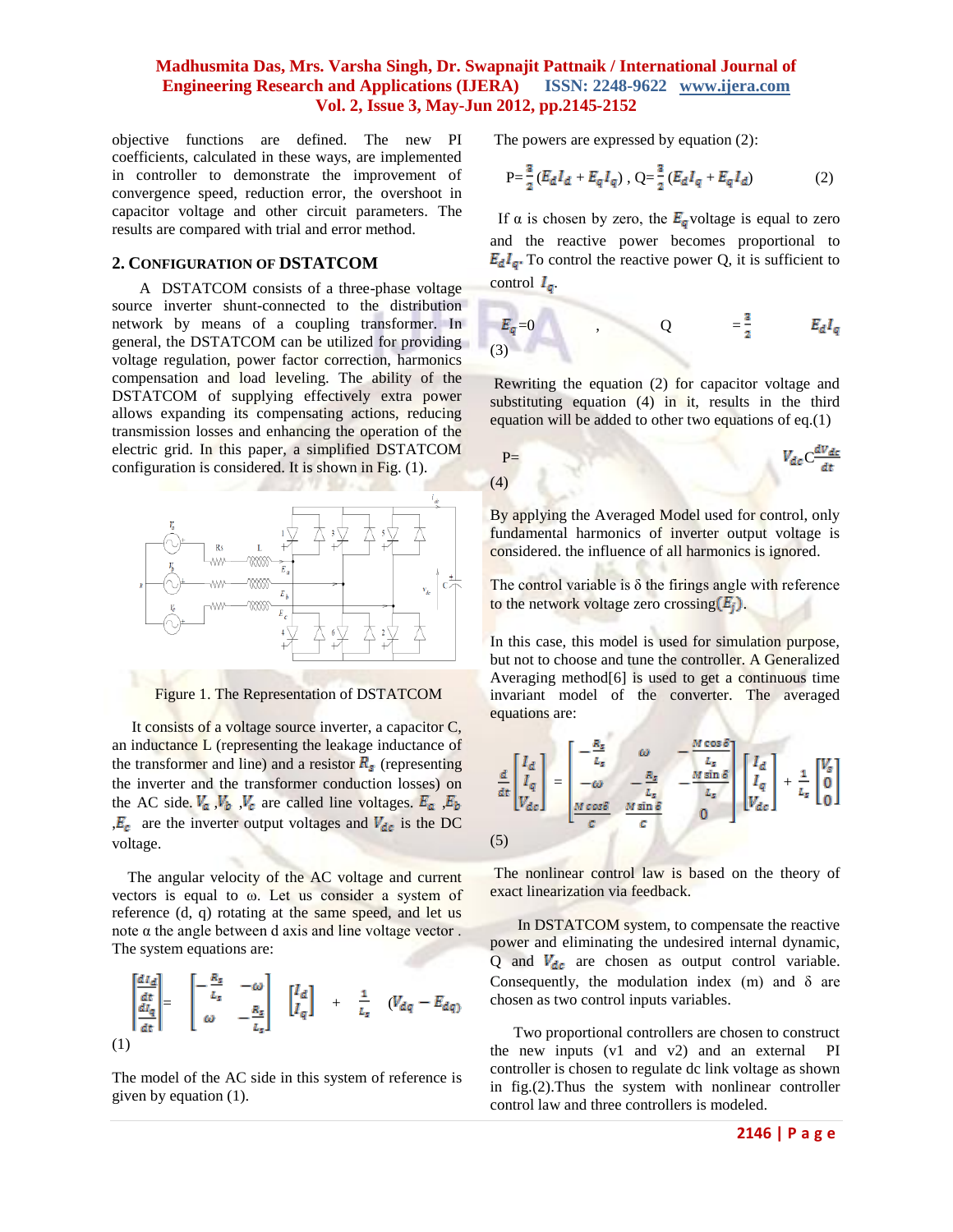Considering the Iq channel, the equivalent close-loop transfer function can be described as:

$$
\frac{I_q}{I_q} = \frac{1}{1 + s/\lambda} \tag{6}
$$

Where  $\lambda$  determines the response speed of reactive power.



Figure 2. The detail structure of DSTATCOM controller

#### **3. GENETIC ALGORITHM**

 GAs is adaptive heuristic search algorithms based on the evolutionary ideas of natural selection and genetics. As such they represent an intelligent exploitation of a random search used to solve optimization problems. although randomized, Gas are by no means random; instead they exploit historical information to direct the search into the region of better performance within the search space GAs are not function approximation techniques, but they are simple and powerful general purpose stochastic optimization methods(learning mechanisms),which have been inspired by the Darwinian evolution of a population, crossover and mutations in a selective environment where the fittest survive. Genetic algorithm combines the artificial survival of the fittest with genetic operators abstracted from nature to form a very robust mechanism that is suitable for a variety of optimization problems. In other words, we can describe genetic algorithm as a computational model that solves the optimization problems by imitating genetic processes & the theory of evolution. They are better than conventional algorithms in that they are more robust. Unlike older AI systems, they do not break easily even if the inputs are changed slightly or in the presence of reasonable noise[14].

 In the natural evolution process of organisms, the reproduction of a set of individuals that forms a certain generation (i.e., population) is such that those individuals with to environmental adaption survive with high probability. Reproduction that is based on the

degree of conformity of an individual in a GA as an artificial model that imitates the evolution process of such an organism is performed, and the next-generation population is generated through crossover and mutation. The process is carried out by repeating such genetic operations, and if the individuals of the last generation that fulfills end conditions can be found, the semi-optimal solution may be determined. The flow of the basic operation of the GA shown in Fig.3 is explained below.

1.1 Initialization: An initial population is created from a random selection of solutions (which are analogous to chromosomes).A population is a collection of individuals. A population consists of a number of individuals being tested, the phenotype parameters defining the individuals and some information about the search space. For each and every problem, the population size will depend on the complexity of the problem.

1.2. Selection*:* It is done by using a fitness function and is supposed to be able to compare each individual in the population. It consists in selecting individuals for reproduction. This selection is done randomly with a probability depending on the relative fitness of the individuals so that the best ones are often chosen for reproduction rather than the poor ones.

1.3. Reproduction: The degree of conformity of each object is calculated and an individual is reproduced under a fixed rule depending on the degree of conformity. Here, some individuals with a low degree of conformity will be screened, while individuals with a high degree of conformity will increase.

1.4. Crossover: New individuals are generated by the method of the intersection that has been set up.

1.5. Mutation: This is performed by an operation determined by the installed mutation probability or mutation, and a new individual is generated.

1.6. End judging: If end condition is fulfilled, the best individual thus obtained is the semi-optimal solution, otherwise return to 1.3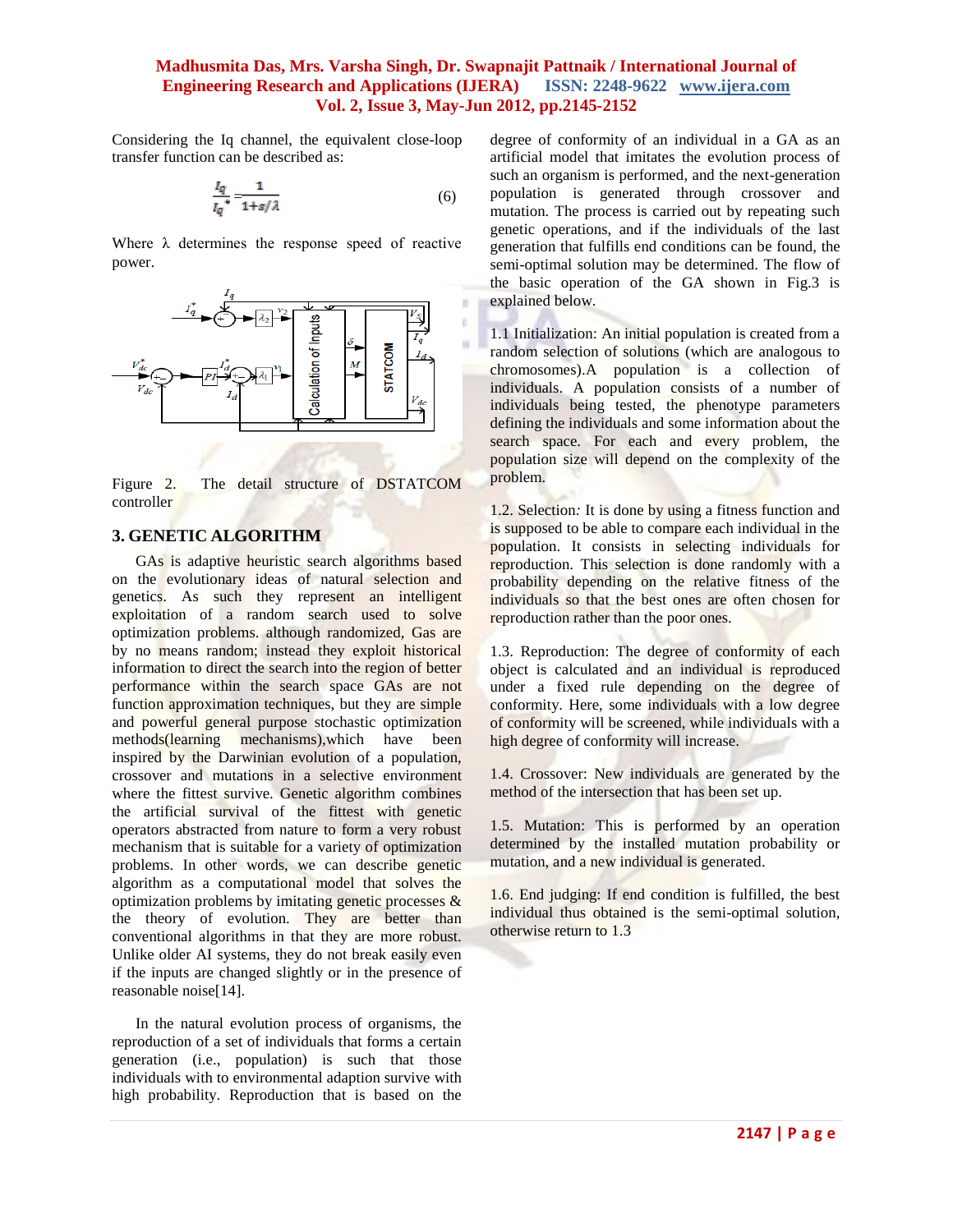

Figure3. Flowchart of Genetic algorithm

1.7. objective function:

 ITAE criterion, i.e., integral time absolute error is widely adopted to evaluate the dynamic performance of the control system[15]. The index ITAE is expressed in (7):

$$
\int_{TAB} = \int_0^T te(t)
$$

Where the upper limit  $T$  is a finite time chosen so that the integral approaches a steady-state value and is usually chosen as the setting time Ts.

For the DSTATCOM system, the adopted objective function is:

$$
Q_f(Z) = \sum_i m_i f_i(Z)
$$

(8)

Where

$$
f_i(Z) = \sum_j \omega_j \int_0^T t |e_j(t)|
$$
\n(9)

 $f_i$  Is a performance index corresponding to the No. i objective.  $m_i$  is a weighted factor corresponding to the objective.  $e_i(t)$  is the error between the real value of the No. j controlled variable and its desired value.  $\omega_i$  is the weighted factor corresponding to the No. j controlled variable .Vector  $Z=[Z_1, Z_2, ..., ..., Z_n]$  is the control system parameters ,i.e., PI parameters.

For the DSTATCOM objective function, the objective function deduced by (7) is expressed in:

$$
Q_f(Z) = 1000 \left( \int_0^T t |V_{dc}(t) - V_{dcREF}| + t |I_d \right) \tag{t}
$$
\n(10)

$$
Q_f(Z) = f(Z) = 1000 \left( \int_0^T t |V_{dc}(t) - V_{dcREF} | \right)
$$
\n(11)

# $Z=[K_p\quad K_t]$

The Eq. (10) is used when the goal is controlling the  $V_{dc}$  and  $I_{d}$ . Instead, the Eq.(11) is used when  $V_{dc}$  is individually regulated.

## **4. SIMULATION RESULTS**

The system parameters of DSTATCOM are as follows:

C=6000(µF), F=50 Hz, Rs=.28 (Ώ),L=.0013 (H),

 $V_a$ =110 rms(L-L) (V),  $V_{dc}$ =200 (V),Initial voltage=200v.

The normal solution for determination of PI gains is trial and error method. Many pairs should be tested. Best of them are selected. Here a set of pairs are tested

and finally PI are given as  $K_p=2$  and  $K_l=90$ . Due to being certain of optimized PI gains, GA as a powerful, famous and applicable method is applied. In this paper the objective function defined as two types. The first one focuses on capacitor voltage to regulate it independently and the second type according to the fluctuations of  $I_d$  and M attempts to insert  $I_d$  into objective function. So, both  $I_d$  and  $V_{dc}$  are regulated in a same weighted factor .The first type of objective function leads to  $K_p$ =617.9668 and  $K_l$ =39.1076 and the second type of objective function leads to  $K_p=1.7748$ and  $K_1 = 150$ . The above obtained PI co-efficient are implemented to DSTATCOM. The overshoot is very small and voltage is fixed on 200v.Thus, if the objective

is controlling  $V_{dc}$  only, this method is very effective and should be chosen, but if the objective is to reduce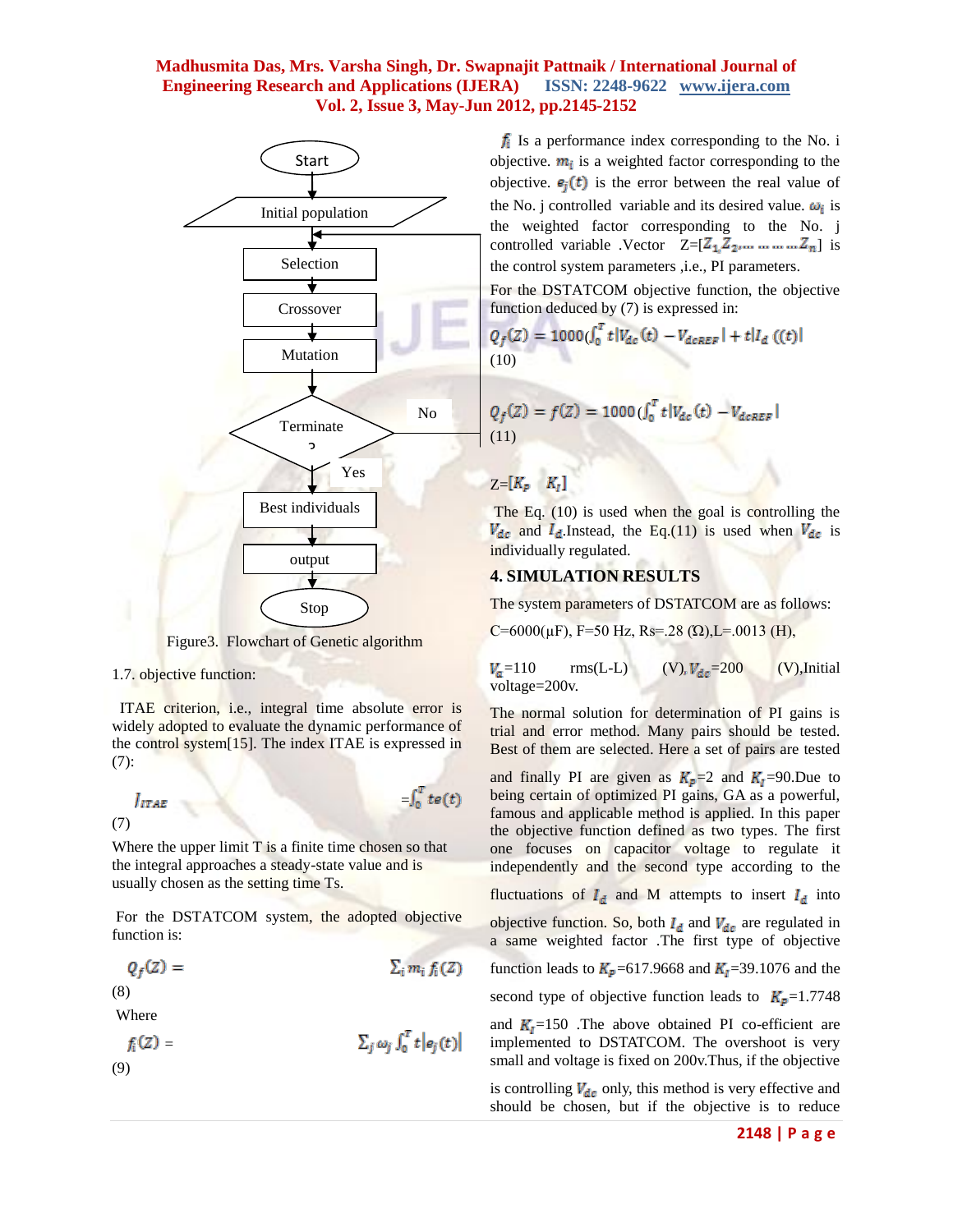oscillations in addition to voltage regulation, the double-objective function has to be chosen.

Figs (4-8) describes the simulation results of trial and

error method, where the values of  $K_p=2$  and

 $K<sub>1</sub>=90$ . These values cause divergence of DC voltage from steady state quantity. It is obvious that these values are improper for controlling the DSTATCOM. Everyone may select a unit pair and there is no guaranty for them, so to get optimized value genetic algorithm is applied. By doing genetic algorithm programming we

got the optimized value that is  $K_p = 617.9668$  and

 $K_1$ =39.1076 and  $K_2$ =1.7748 and  $K_1$ =150. Figs (9-18) describes the simulation results of optimized PI gains. However double-objective function technique is preferred option rather than trial and error method because the overshoot and rise time of the system decrease.



Figure 6. d-axis current response to PI gain



Figure 5 . Modulation index response to PI gain



Figure 8. The phase difference response to PI gain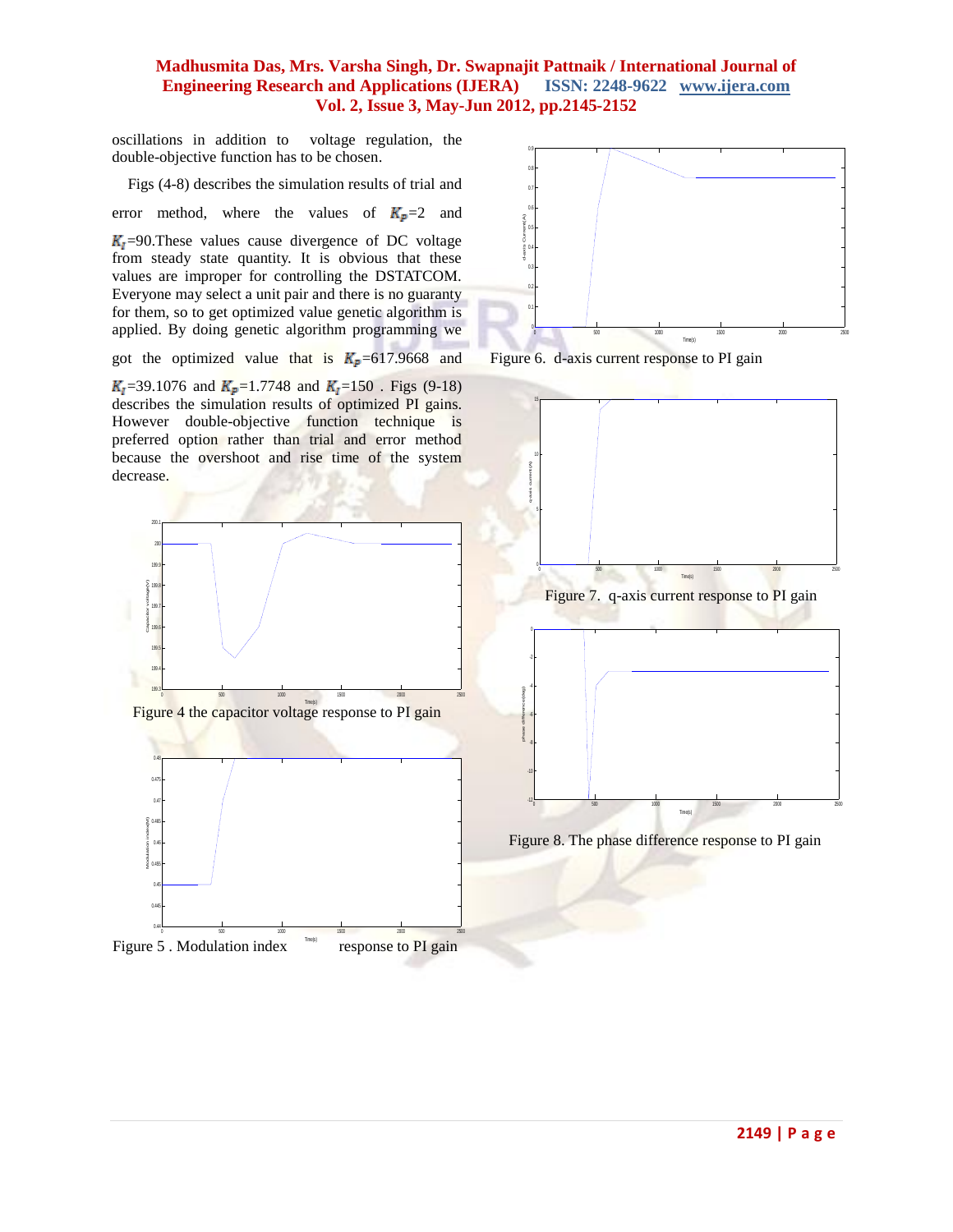Figs. (9-13), describes the simulation results of single-





 Figure 10. Modulation index response to optimized PI gain



Figure11.d-axis current response to optimized PI gain



Figure12. q-axis current response to optimized PI gain



Figure13. The phase difference response to optimized PI gain

The results of implementing double-objective function are shown in figs. (14-18).This double-objective leads

to  $K_p=1.7748$  and  $K_l=150$ .It completely removes high frequency oscillations.



 Figure 14. capacitor voltage response to optimized PI gain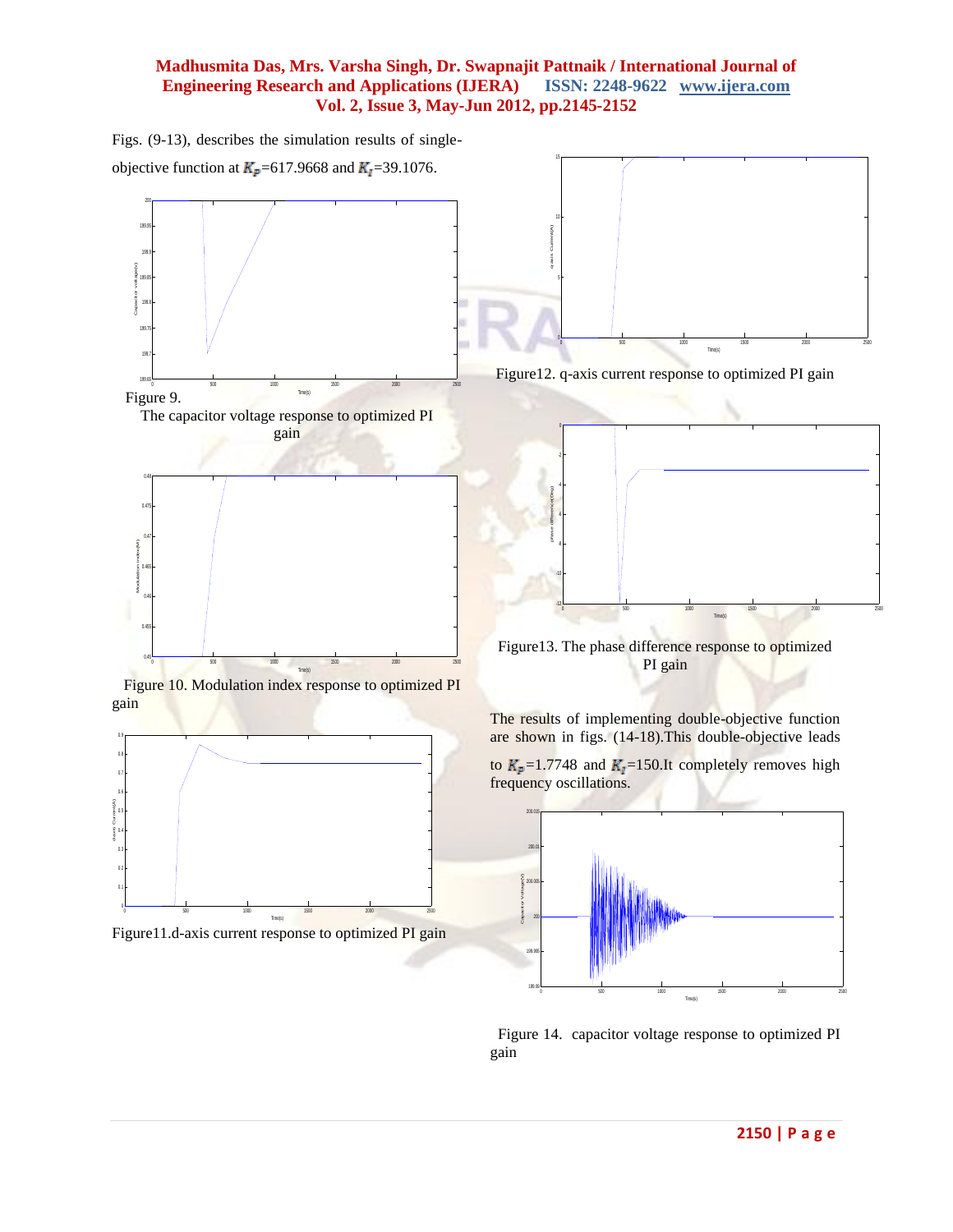

Figure 15. Modulation index response to optimized PI gain





 Figure16.d-axis current response to optimized PI gain



Figure17. q-axis current response to optimized PI gain

# **5. CONCLUSION**

The nonlinear control method of the DSTATCOM which is based on the exact linearization via feedback uses one proportional-integral controller. Normal way to calculate modulation index, capacitor voltage, phase difference and DC link voltage coefficients is using trial and error method. In this paper, genetic algorithm with two types of objective function is suggested. Using this method leads to a better regulation of DC link voltage, d and q-axis currents and other circuit parameters. Actually the time of reaching to steady state value, the fluctuations and overshoot decrease

#### **6. REFERENCES**

- [1] N. G. Hingorani, and L. Gyugyi , Understanding FACTS, Concepts and Technology of Flexible AC Transmission Systems, .New York: IEEE Press, 1991, 0-7803-3455-8.
- [2] S. Iyer, A. Ghosh, and A. Joshi , Inverter topologies for DSTATCOM applications-a simulations study, *Electr. Power Syst. Res. 75* **(2005)** (August (3)), pp. 161–170 (Elsevier).
- [3] Lauttamus,P.,and Tuusa,H.; ,.Comparison of Five-Level Voltage-source Inverter Based STATCOMs, *IEEE Power Conversion Conference*, 2-5 April 2007 Page(s):659-666.
- [4] Hung-ChiTsai and Chia-Chi Chu;. Nonlinear STATCOM Controller using Passivity-Based Sliding Mode Control , *IEEE APCCAS*, 4-7 Dec. 2006 Page(s):1996-1999.
- [5] Yazdani, A., Crow, M.L.,and Guo, J.,. A comparison of linear and nonlinear STATCOM